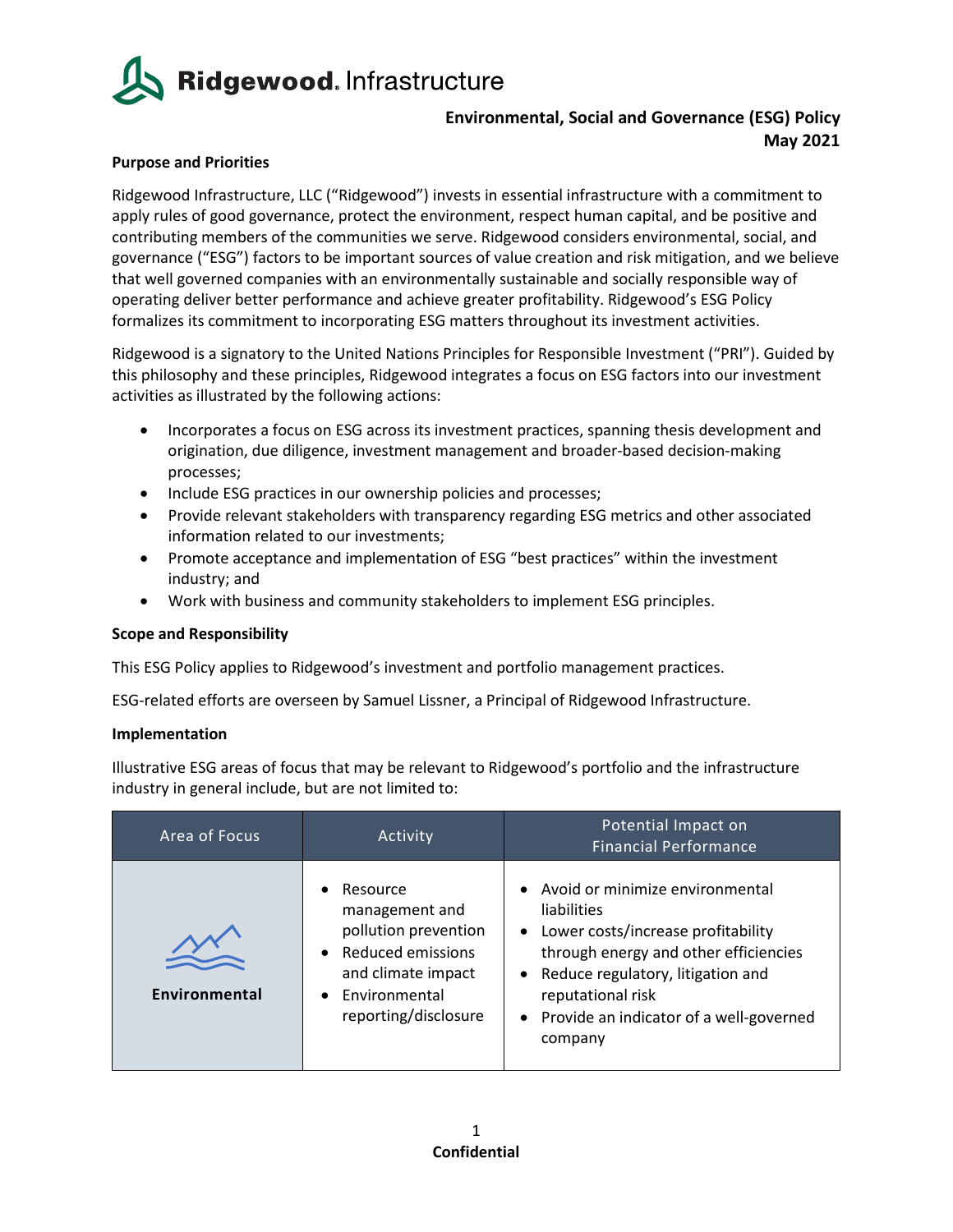# Ridgewood. Infrastructure

**Environmental, Social and Governance (ESG) Policy May 2021**

| Area of Focus           | Activity                                                                                                      | Potential Impact on<br><b>Financial Performance</b>                                                                                                                                                                     |
|-------------------------|---------------------------------------------------------------------------------------------------------------|-------------------------------------------------------------------------------------------------------------------------------------------------------------------------------------------------------------------------|
| <b>Social</b>           | Workplace<br>Diversity and<br>inclusion<br>Health and safety<br>Labor-management<br>relations<br>Human rights | Workplace<br>Improve productivity and morale<br>Reduce turnover and absenteeism<br>$\bullet$<br>Increase openness to new ideas and<br>innovation<br>Reduce regulatory, litigation and<br>$\bullet$<br>reputational risk |
|                         | <b>Community Impact</b><br>Community relations<br>Corporate<br>philanthropy                                   | <b>Community Impact</b><br>Improve brand loyalty and reputation<br>Protect license to operate                                                                                                                           |
| Corporate<br>Governance | Executive<br>compensation<br>Board accountability<br>Shareholder rights<br>Reporting and<br>disclosure        | Align interests of shareowners and<br>management<br>Avoid negative financial surprises<br>Reduce regulatory, litigation and<br>reputational risk                                                                        |

Ridgewood will also incorporate additional ESG factors based on the industry sector and strategy for each of its investments.

Ridgewood also considers ESG factors at each stage of the investment life cycle:

| <b>Investment Stage</b>                     | Approach                                                                                                                                                                                                                                                                                                                                                                                                                                                                                |
|---------------------------------------------|-----------------------------------------------------------------------------------------------------------------------------------------------------------------------------------------------------------------------------------------------------------------------------------------------------------------------------------------------------------------------------------------------------------------------------------------------------------------------------------------|
| <b>Thesis Generation and</b><br>Origination | Ridgewood believes ESG characteristics are an important source of value<br>creation and will proactively seek investment opportunities with positive<br>ESG attributes and/or opportunities to improve such factors to unlock and<br>create value.                                                                                                                                                                                                                                      |
| <b>Due Diligence</b>                        | Ridgewood will evaluate and develop a roadmap for capitalizing on ESG<br>opportunities and mitigating risk factors. The investment team will focus<br>on ESG areas outlined above (as well as others as may be appropriate<br>and/or specific to each investment) including the ESG related track record<br>of management, key service providers and other project partners.<br>Relevant ESG factors are considered by Ridgewood's investment<br>committee in its investment decisions. |